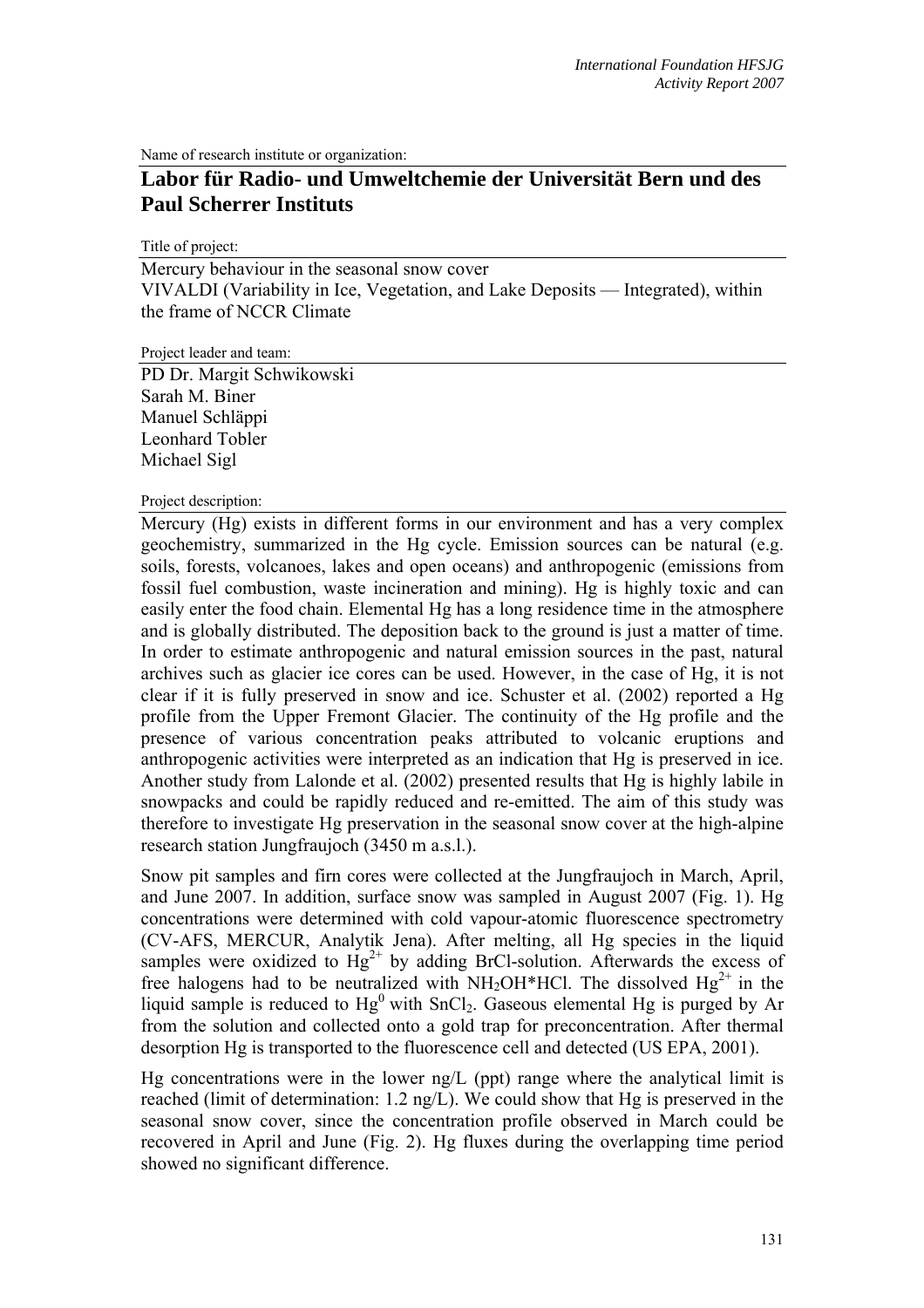

**Fig. 1:** Photo of the sampling locations at the Jungfraujoch in August (31.08.07). The photo was taken from the Sphinx observatory. In the front the ski piste and traces of the snow cat can be seen.



**Fig. 2:** Hg concentrations in the firn core samples from March (red), April (blue) and June 2007 (green). Concentrations below the limit of determination were replaced by the determination limit. The data set for core April is blank corrected.

A particular loss of Hg was observed in the topmost snow layers during the exceptional conditions in August 2007 with rainfall during the first three days and strong solar irradiation on the last day (Fig. 3). We assume that the Hg is partly percolated with rain and melt water and the other part was re-emitted to the atmosphere due to photoreduction processes. The topmost cm of the surface snow layer showed elevated concentrations of Hg. This was also observed in March, April, and June, but cannot be explained yet.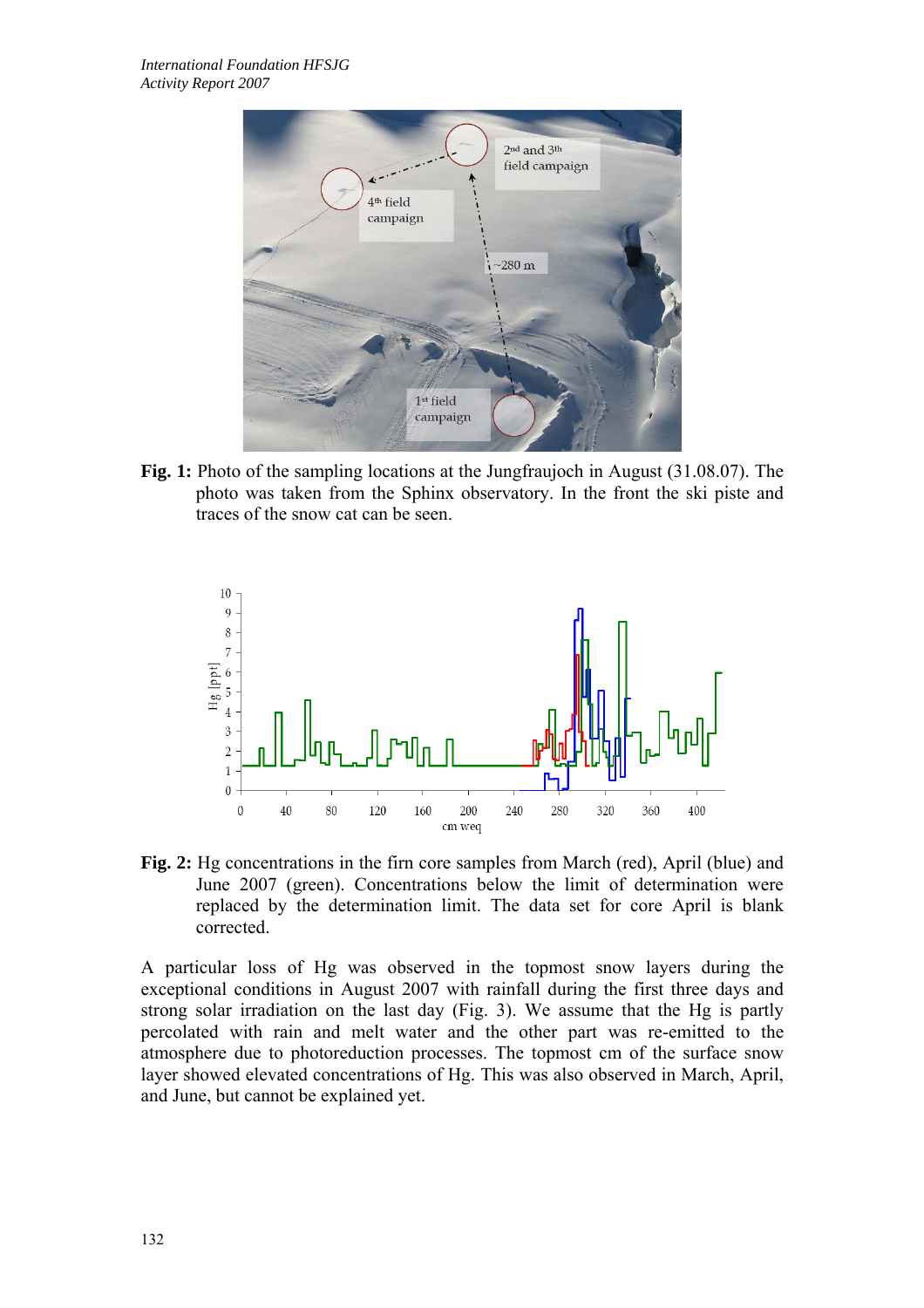

**Fig. 3:** Hg concentrations of surface snow samples from the Jungfraujoch. Concentrations below the limit of determination (all values for 31.08.07) were replaced by the determination limit.

Within the VIVALDI project the temperature-stable isotope relationship using the well-dated Colle Gnifetti ice core record has been investigated. Stable isotope records from ice cores are widely used to reconstruct past climate conditions especially in polar regions (Johnson et al., 2001), but increasingly also in mid-latitude high-alpine environments (Henderson et al., 2006). Temperature during condensation of water vapour leaves a fingerprint in the isotopic composition of precipitation, which can be used to decipher site temperature, applying methods of linear regression.

For correlation studies we smoothed predictor and predictant with a 5-year moving average to deal with the dating uncertainty within the proxy data. The time period covered by our temporal calibration studies is 1865 to 2003. As suspected correlations where in general highest between climate variables and proxy between 1930 and 2003 indicating a better reliability in dating compared to time periods prior (Fig. 4). Surprisingly correlations between  $\delta^{18}$ O and mean temperature of months when accumulation takes place (e.g. Apr-Sep, Jun-Aug) are quite low. The highest correlations are observed with February temperature at the different climate stations.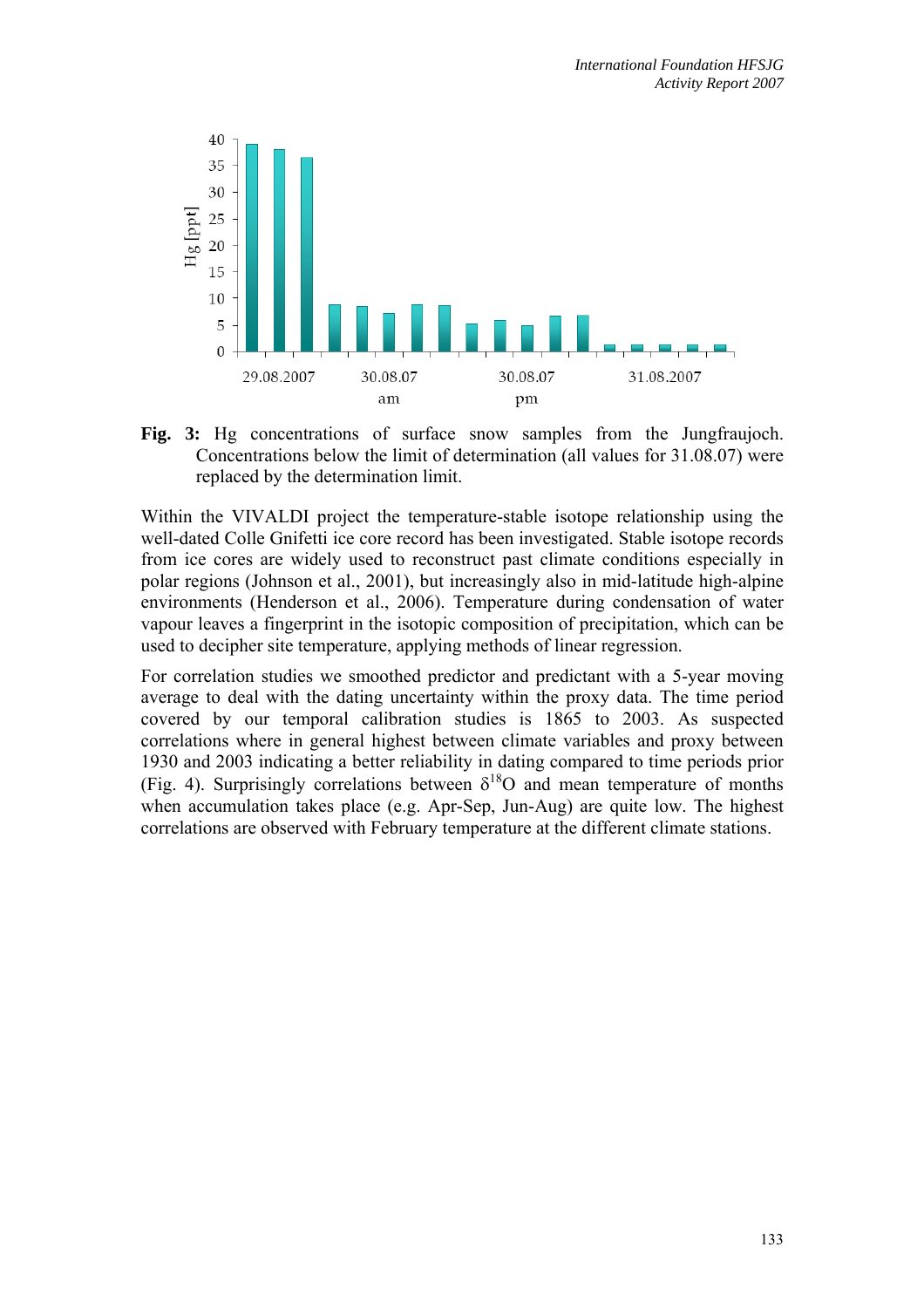

**Fig. 4:** Comparison between the  $\delta^{18}$ O ice core record (red line) and temperatures anomalies relative to 1901-2000 (meteorological stations Sion, Lago Gabiet, and Jungfraujoch).

Acknowledgement

The access to the high-alpine research station Jungfraujoch is highly acknowledged.

References

Henderson et al., J. Geophys. Res., **111** (2006). Johnsen et al., J. Quat. Sci., **16** (2001). Schuster et al., Environ. Sci. Tech., **36**, 2303–2310, (2002). Lalonde et al., Environ. Sci. Technol., **36**, 174-178 (2002). United States Evironmental Protection Agency (US EPA), Method 1631 (2001).

Internet data bases:

http://lch.web.psi.ch/ http://www.nccr-climate.unibe.ch/

Collaborating partners/networks:

Markus Leuenberger, KUP, University of Bern. Martin Grosjean, Heinz Wanner, Geographical Institute, University of Bern.

Scientific publications and public outreach 2007:

## **Refereed journal articles**

T.M. Jenk, S. Szidat, M. Schwikowski, H.W. Gäggeler, L. Wacker, H.-A. Synal, M. Saurer, Microgram level radiocarbon  $(14)$  determination on carbonaceous particles in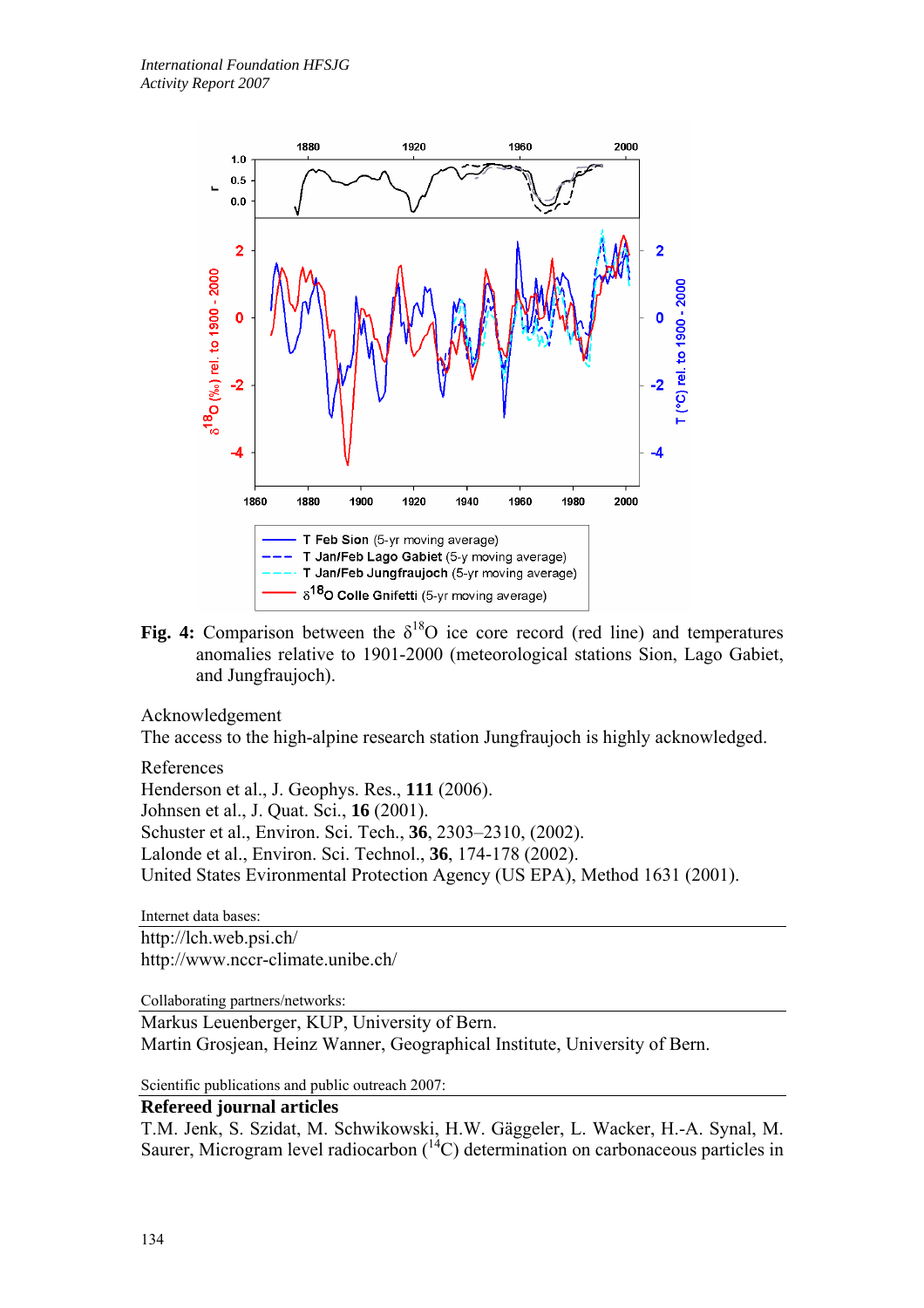ice, Nucl. Instr. Meth. Phys. Res. B **259**, 518-525, doi:10.1016/j.nimb.2007.01.196 (2007).

H. Reithmeier, M.Schwikowski, V.Lazarev, W.Rühm, H.W.Gäggeler, E.Nolte, Increase of  $^{129}$ I in the European environment, Chimia **61** (1/2), 283 (2007).

Address:

Paul Scherrer Institut Labor für Radio- und Umweltchemie CH-5232 Villigen Switzerland

Contacts: Margit Schwikowski Tel.: +41 56 310 4110 Fax: + 41 56 310 4435 e-mail: margit.schwikowski@psi.ch URL: http://lch.web.psi.ch/